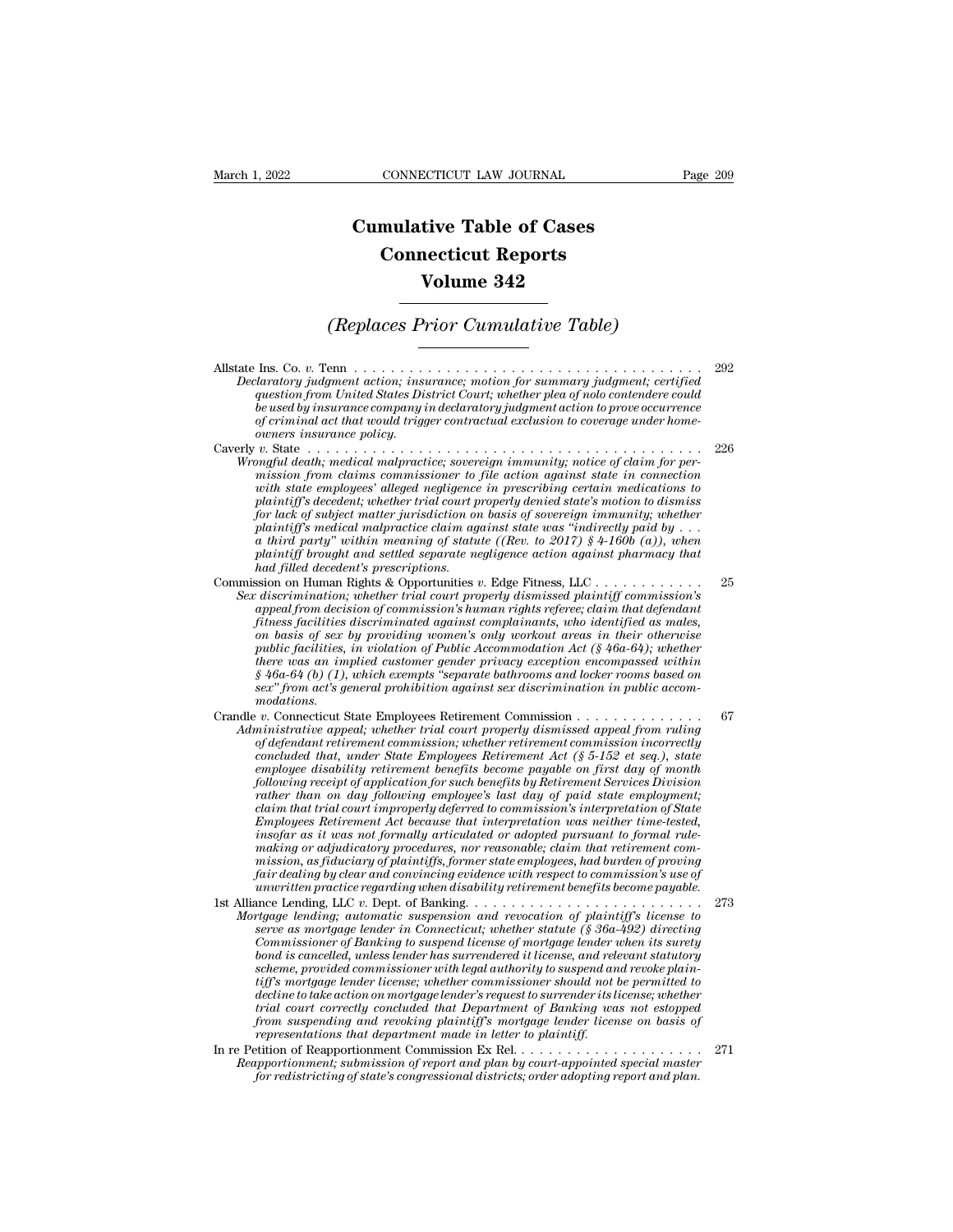O. A. *<sup>v</sup>*. J. A. . . . . . . . . . . . . . . . . . . . . . . . . . . . . . . . . . . . . . . . . . . . . . <sup>45</sup> *Physical CONNECTICUT LAW JOURNAL March 1, 2022*<br> *Dissolution of marriage; pendente lite orders of alimony, attorney's fees, and expert*<br> *Jess, claim that trial court incorrectly determined that it did not need to consid fees; claim that trial court incorrectly determined that it did not need to considerable incorrectly determined that it did not need to consider fees; claim that trial court incorrectly determined that it did not need to enforceability of partiests, enforceability of partiests, enforceability of partial court incorrectly determined that it did not need to consider thes, claim that trial court incorrectly determined that it did not need to denterially and the lite alimony, attorney's fees, and experiences; claim that trial court incorrectly determined that it did not need to consider enforceability of parties' postnuptial agreement prior to awarding plainti on* Fitzgerald *v.* Fitzgerald *(169 Conn. 147) and acted within its discretion in definition of marriage; pendente lite orders of alimony, attorney's fees, and expert* fees, claim that trial court incorrectly determined that it did not need to consider enforceability of parties' postnuptial agreement p 0. A. v. J. A.<br> *Dissolution of marriage; pendente lite orders of alimony, attorney's fees, and expert*<br> *fees; claim that trial court incorrectly determined that it idd not need to consider*<br> *enforceability of parties' Sessidation of marriag, practiculate and otherwine in the set of diath that trial court incorrectly determined that it did not need to consider enforceability of parties' postmuptial agreement prior to awarding plaintiff Negligence; statute of limitations ((Rev. to 2015) § 52-584); motion for summary nd intigrement prior to avarding plaintiff pendente lite alimony and litigation expenses; whether trial court properly relied on Fitzgeral judition is a particular increase; whether trial court property relied*<br> *dente lite alimony and litigation expenses; whether trial court property relied*<br> *on* Fitzgerald v. Fitzgerald (169 Conn. 147) and acted within it

*on* Fitzgerald *v*. Fitzgerald (169 Conn. 147) and acted within its discretion in deferring its decision on enforceability of parties' postmuptial agreement until end of trial.<br>
Manchester Memorial Hospital.<br>
Manchester *correctly at the decision on enforceability of parties' postnuptial agreement until*<br>*correctly is decision on enforceability of parties' postnuptial agreement until*<br>*end of trial.*<br>Manchester Memorial Hospital.......... *with this court's decision in* Lagassey *v.* State *(268 Conn. 723); whether Appellate Court correctly concluded that, i.e.*  $\ldots$  *Court correctly concluded that, and checks faction to injudgment; claim that plaintiff's action was barred by two year limitation period set forth in § 52-584; certification fr Manchester Memorial Hospital.......*  $103$ <br> *thigence*; statute of limitations ((Rev. to 2015) § 52-584); motion for summary<br>  $judgment$ ; daim that plaintiff's action was barred by two year limitation period<br>  $set$  forth in § *htgence; statute of tmutations ((Kev. to 2015) § 52-584); motion for summary*<br>*judgment; claim that plaintiff's action was barred by two year limitation periods*<br>*set forth in § 52-584; certification from Appellate Court; pudgment; claim that plaintiff's action was barred by two year limitation period*<br>set forth in § 52-584; certification from Appellate Court; whether Appellate Court<br>correctly construed term "injury" in § 52-584 to mean ac *diagnose or latent injury"* in \$52-584; certification from Appellate Court; whether Appellate Court<br>correctly construed term "injury" in \$52-584 to mean actionable harm, consistent<br>with this court's decision in Lagassey v *correctly construed term "injury" in § 52-584 to mean actionable harm, consistent* with this court's decision in Lagassey v. State (268 Conn. 723); whether Appellate Court correctly conducted that, viewing facts in light *with this court's decision in Lagassey v. State (268 Conn. 723); whether Appellate* Court correctly concluded that, viewing facts in light most favorable to plaintiff, there was genuine issue of material fact regarding wh *Court correctly concluded that, viewing facts in light most favorable to plaintiff,* there was genuine issue of material fact regarding whether plaintiff commenced her action within two years from date of her "injury," as *there was genume issue of materal fact regarding whether plaintiff commenced her action within two years from date of her "injury," as that term is understood in context of § 52-584*; *claim that Appellate Court impro in context of § 52-584*; *claim that Appellate Court improperly applied failure to diagnose or latent injury cases to facts of this case; <i>claim that facts of present case were similar to those in Burns v.* Hartford Ho diagnose or latent injury cases to facts of this case; claim that facts of present<br>case were similar to those in Burns v. Hartford Hospital (192 Conn. 451), in<br>which court determined that limitation period set forth in § 5 *Motion to correct illegal sentence; kidnapping first degree; sexual assault first degree; roblering when plaintiff sustained injuries; claim that this court in Lagassey improperly neglected to apply statutory (§ 1-22) pla robbery first degree; burglary first degree; attention period set forth in § 52-584 started run-<br>ning when plaintiff sustained injuries; claim that this court in Lagassey improperly neglected to apply statutory (§ 1-22) p* 

*denote is an accurmental and influences provides to you as your and this court in Lagassey improperly neglected to apply statutory* ( $\S 1-2z$ ) plain meaning rule and to interpret<br>term "injury" in  $\S 52-584$  to mean hurt, *to correct illegal sentence; claim that sentencing court in Lagisson enforce; claim meaning rule and to interpret*<br> *term* "injury" in § 52-584 to mean hurt, damage, or loss sustained.<br> **Belcher** ......................... *materially in § 52-584 to mean hurt, damage, or loss sustained.*<br> **Belcher**  $\cdots$   $\cdots$   $\cdots$   $\cdots$   $\cdots$   $\cdots$   $\cdots$   $\cdots$   $\cdots$   $\cdots$   $\cdots$   $\cdots$   $\cdots$   $\cdots$   $\cdots$   $\cdots$   $\cdots$   $\cdots$   $\cdots$   $\cdots$   $\cdots$   $\cdots$   $\cdots$   $\cdots$  *to due to due to due to due that sentencing court's calcedor that sentencing correct illegal sentence; kidnapping first degree; sexual assault first degree; robbery first degree; burglary first degree; attempt to commit s* Belcher<br> *correct illegal sentence; kidnapping first degree; sexual assault first degree; attempt to correct illegal sentence; burglary first degree; attempt to commit sexual assault first<br>
<i>chopery first degree; whether t show to correct ulegal sentence; kudnapping first degree; sexual assault first degree; robbery first degree; burglary first degree; attempt to commit sexual assault first degree; whether trial court abused its discretion* robbery first degree; burglary first degree; attempt to commit se<br>degree; whether trial court abused its discretion in denying de<br>to correct illegal sentence; claim that sentencing court substant<br>materially false informati state *v*. correct illegal sentence; claim that sentencing court substantially relied on<br>materially false information in sentencing defendant, in violation of his right<br>to due process; claim that sentencing court's relianc *Murder; criminal possession of pistol, calim that sentencing defendant, in violation of his right* to due process; claim that sentencing court's reliance on superpredator theory, concerning rise of teenage male predatory *discretion in admitting testimony is reliance* on superpredator theory,<br>concerning rise of teenage male predatory street criminals who would terrorize<br>society, and sentencing court's characterization of defendant as chart

*as one of persons, calm data schetching coart is 'cluated in surperpredatory street criminals who would terrorize*<br>society, and sentencing court's characterization of defendant as charter member<br>of that group of superpred  $\overline{c}$ *contrigual set given*  $\overline{c}$  and sentencing court's characterization of defendant as charter member<br>of that group of superpredators, warranted resentencing.<br> $\overline{c}$ <br> $\overline{c}$   $\overline{c}$   $\overline{c}$   $\overline{c}$   $\overline{c}$ *ultimate issue to be decided by jury, in violation of Connecticut Code of Evidence (§ 7-3 (a)); claim that trial court improperly admitted expert testimony of forensic examiner regarding enhanced video that he compiled from raw surveillance for the mind possession of pistol or revolver; claim that trial court abused its*<br>discretion in admitting testimony of four lay witnesses identifying defendant<br>as one of persons depicted in surveillance video of interior *discretion in admitting testimony of four lay witnesses identifying defendant* as one of persons depicted in surveillance video of interior and exterior of night-club where shooting took place insofar as their testimony i as one of persons depicted in surveillance video of interior and exterior of night-<br>club where shooting took place insofar as their testimony improperly embraced<br>ultimate issue to be decided by jury, in violation of Connec *examination; claim took place insofar as their testimony improperty embraced* ultimate issue to be decided by jury, in violation of Connecticut Code of Evidence (§  $7.3$  Co); claim that trial court improperty damitted exp *request for special credital credit instrument in the complete of*  $\S$   $7-3$  (a)); claim that trial court improperly admitted expert testimony of forencies  $\hat{\epsilon}$  examiner regarding enhanced video that he compiled from r (§ 7-3 (a)); clarm that trial court improperty admitted expert testimony of foren-<br>sic examiner regarding enhanced video that he compiled from raw surveillance<br>footage of nightclub where shooting took place, insofar as exa *sic exammer regarding enhanced video that he compiled from raw surveillance*<br>footage of nightclub where shooting took place, insofar as examiner's testimony<br>invaded province of jury; claim that trial court incorrectly con *footage of nightclub where shooting took place, insofar as examiner's testimony*<br> *invaded province of jury; claim that trial court incorrectly concluded that defense<br>
ccansel had opened door to certain of forensic examin throuded province of jury; claim that trial court incorrectly concluded that defense*<br>counsel had opened door to certain of forensic examiner's testimony on redirect<br>examination; claim that trial court abused its discreti *counsel had opened door to certain of forensic examiner's testimony on redirect*<br>examination, claim that trial court abused its discretion in denying defendant's<br>request for special credibility instruction as to witness w *examination, claim that trial court abused its dissoudh have been treated as jailhouse informant; claim should have been treated as jailhouse informant; claim definition of defendant made by victim's cousin; claim that to* should have been treated as jailhouse informant; claim that trial court improperly<br>denied defendant's motion to suppress out-of-court and in-court identifications<br>of defendant made by victim's cousin; claim that there was *Assault in a state formant; claim that trial court improperly<br>denied defendant's motion to suppress out-of-court and in-court identifications*<br>of defendant made by victim's cousin; claim that there was insufficient eviden *antiau any hauthers moved to suppross an ayout and the court and to comport defendant made by victim's conviction of criminal possession of pistol or revolver insofar as state failed to prove beyond reasonable doubt that* 

*found beyond defendant's conviction of criminal possession of pistol or revolver*<br>insofar as state failed to prove beyond reasonable doubt that gun used in shooting<br>had barrel length of less than twelve inches.<br>Fisher  $\$ *suffer as state failed to prove beyond reasonable doubt that gun used in shooting*<br>*had barrel length of less than twelve inches.*<br>Fisher  $\ldots$   $\ldots$   $\ldots$   $\ldots$   $\ldots$   $\ldots$   $\ldots$   $\ldots$   $\ldots$   $\ldots$   $\ldots$   $\ldots$   $\ldots$   $\ldots$ *counsel's cross-examination of victim regarding two examination of asset that degree; claim that there was insufficient evidence to support defendant's conviction of assault in second degree; whether jury reasonably could define that defendant aroses than tastic mass insufficient evidence to support defendant's conviction of assault in second degree; whether jury reasonably could have found beyond reasonable doubt that defendant had intend condition; condity conviction; claim that there was insufficient evidence to support defendant's conviction of assault in second degree; whether jury reasonably could have found beyond reasonable doubt that defendant had* ault second degree; claim that there was insufficient evidence to support defendant's conviction of assault in second degree; whether jury reasonably could have found beyond reasonable doubt that defendant had intended to ant's conviction of assault in second degree; whether jury reasonably could have found beyond reasonable doubt that defendant had intended to cause victim to suffer serious physical injury; claim that trial court improperl found beyond reasonable doubt that defendant had intended to suffer serious physical injury; claim that trial court impropert counsel's cross-examination of victim regarding the pending circle defendant, which arose out of